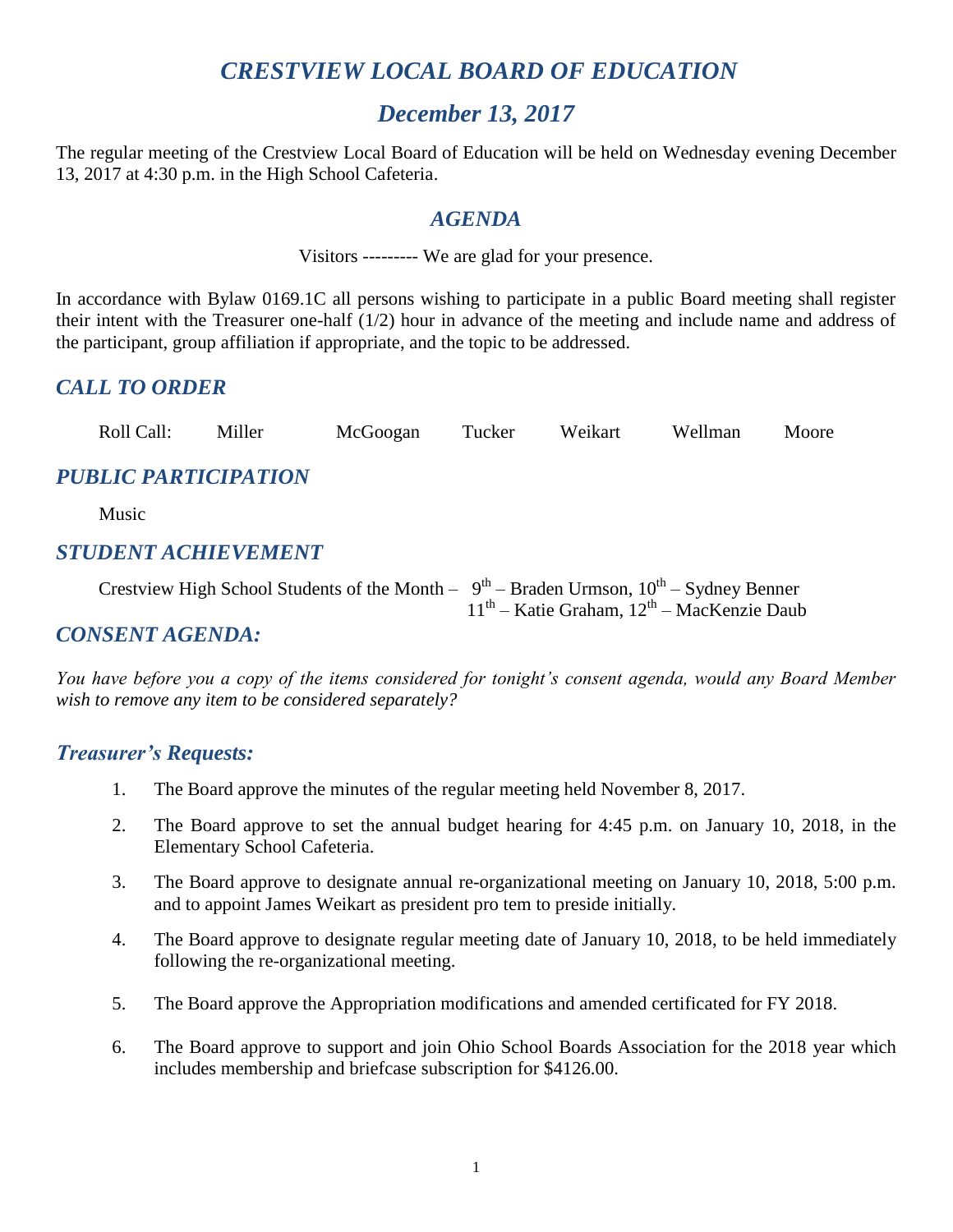7. The Board accept the following grants and authorize the Superintendent and Treasurer to complete the budget requests and take the necessary action to implement the programs:

| Title I                  |              | \$168,730.98 |
|--------------------------|--------------|--------------|
| Title II A               |              | 31,883.11    |
| Title IV A               |              | 10,000.00    |
| <b>OneNet Ohio Grant</b> |              | 5,400.00     |
| <b>Monsanto Grant</b>    |              | 10,000.00    |
|                          | <b>TOTAL</b> | \$226,014.09 |

#### *Superintendent's Requests:*

1. The Board approve the stipend payment to the following certificated personnel for the 2017-18 school year as per salary schedule for the assignments designated; all required reports are on file:

Kimberly Gilbert - Cooperating Teacher Supervision of student teacher

- 2. The Board adopt the 2018-19 school year calendar as presented.
- 3. The Board grant supplemental contract to the following certified personnel to provide achievement test intervention at the elementary/middle school under the T.E.C. (Teach Each Child) program for the 2017-18 school year, pending adequate student enrollment; stipend payment as per contract; all required reports are on file:

#### Tiffany Noling – CES

4. The Board approve the following personnel for Athletic Department event positions for 2017-18 school year:

> Barbara Lipp - CHS Girls Basketball Scorekeeper Scott Hughes – CHS Boys Basketball Scorekeeper Patti Finch – CHS Boys Basketball Clock Operator

5. The Board grant a pupil activity contract to the following nonteaching personnel for the 2017-18 school year as per salary schedule for the assignment designated pursuant to O.R.C. 3313.53; pending all required reports:

> Keith Drewnoski – CHS Varsity Assistant Football Coach Richard DeSalvo – CMS Head Wrestling Coach

6. The Board approve the following as non-paid volunteers for the 2017-18 school year; all required reports are on file:

Matthew Hildreth – CHS Volunteer Assistant Wrestling Coach

7. The Board approve the following as non-paid volunteers for the 2017-18 school year; pending all required reports:

> Joshua DeSalvo – CMS Volunteer Assistant Wrestling Coach Spencer DeSalvo – CMS Volunteer Assistant Wrestling Coach Richard Stelts - CHS Volunteer Assistant Wrestling Coach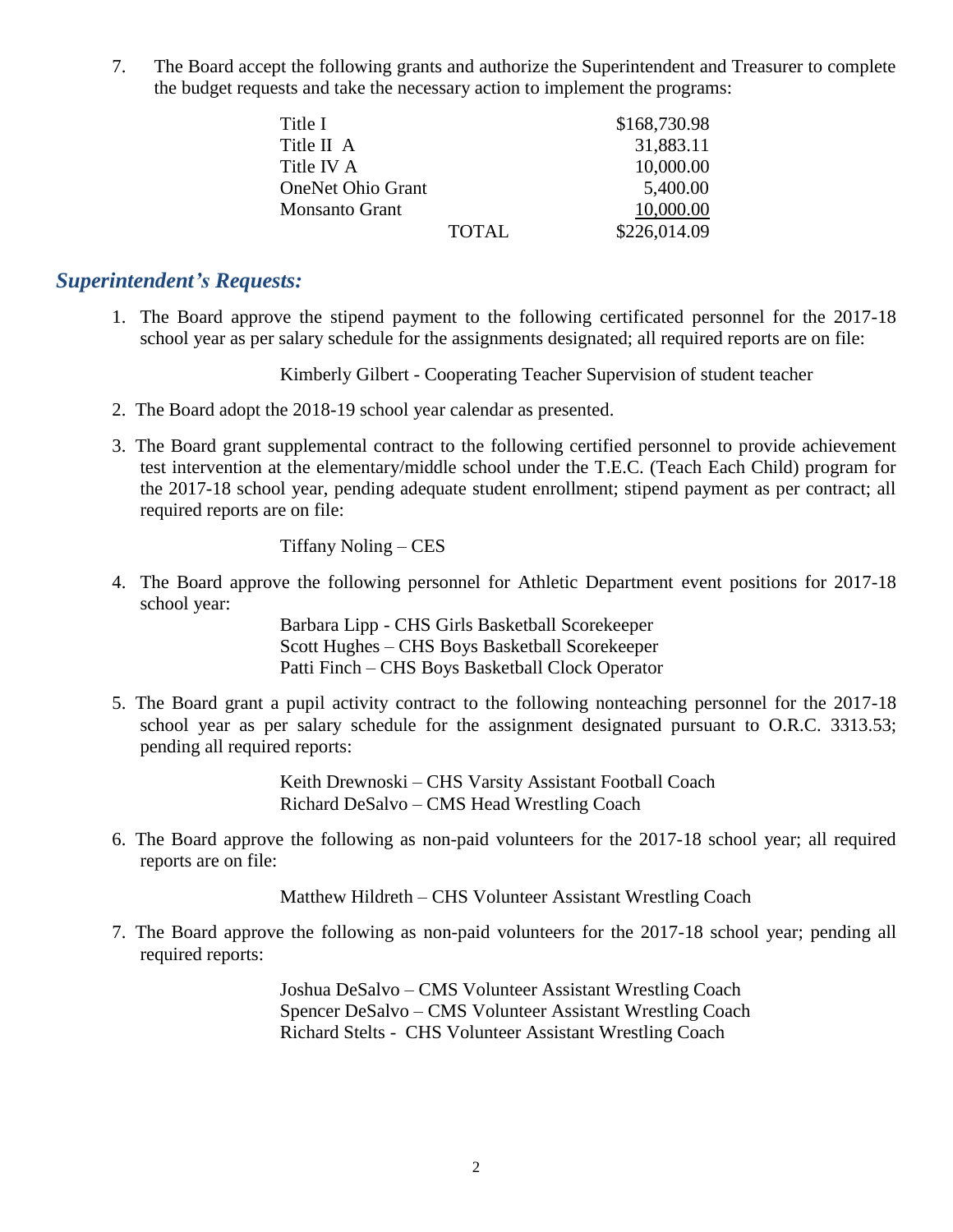8. The Board approve the following non-teaching personnel be placed on the approved substitute list for the 2017-18 school year, substitute basis only, according to wage rate for the assignment designated; all required reports are on file.

#### *Custodians*

Tiffany Felger……Roberta Taggart

9. The Board approve the following licensed personnel be placed on the approved substitute list for the 2017-18 school year, be granted a limited teaching contract, substitute basis only, according to salary schedule; all required reports are on file:

#### *High School, Middle School & Elementary School*

Angela Beck – General Education Casey Harris – General Education Wendy Meek – Comprehensive High School Science (7-12) Christopher Linert – General Education Paige Hawkins – Licensed Registered Nurse

## **END of CONSENT AGENDA**

Recommend: The Board approve the consent agenda as presented:

Moved by  $\_\_$ , second by  $\_\_$  to approve consent agenda. Vote yes:  $\_\_$ , \_\_\_\_\_\_. Vote no: \_\_\_\_, \_\_\_, \_\_\_, \_\_\_, \_\_\_, Absent: \_\_\_\_, \_\_\_\_. Motion carried \_\_\_\_. Failed \_\_\_\_\_.

## *Treasurer's Requests/Recommendations not included in Consent Agenda:*

1. Recommend: The Board approve financial reports and investments as prepared and presented.

Moved by \_\_\_\_\_, second by \_\_\_\_\_. Vote yes:  $\_\_\_\_\_\_\_\_\_\_\_\_\_\_\_$  \_\_\_\_, \_\_\_\_, \_\_\_\_. Vote no:  $\_\_\_\_\_\$ \_\_\_\_\_, \_\_\_\_\_\_, \_\_\_\_\_\_\_. Absent: \_\_\_\_\_\_, \_\_\_\_\_\_. Motion carried \_\_\_\_\_\_. Failed \_\_\_\_\_.

2. Recommend: The Board accept donations from:

a. PTO \$489.00 for Elementary Bully prevention shirts b. Crestview Athletic Boosters \$201.00 for Girls Soccer for Pink Shirts

Moved by \_\_\_\_\_, second by \_\_\_\_\_. Vote yes: \_\_\_\_\_, \_\_\_\_\_, \_\_\_\_\_, \_\_\_\_\_, \_\_\_\_\_. Vote no: \_\_\_\_, ——, ——, ——, ———, Absent: \_\_\_\_, \_\_\_\_\_. Motion carried \_\_\_\_\_. Failed \_\_\_\_\_.

## *Board Reports:*

|    | 1. Career Center Report                   | Mr. Tucker   |
|----|-------------------------------------------|--------------|
| 2. | <b>Student Achievement Liaison Report</b> | Mr. McGoogan |
|    | 3. Legislative Report                     | Mr. Weikart  |
|    | <b>Student Board Member Report</b>        | Daniel Moore |
| 5. | <b>OSBA Delegate Report</b>               | Mrs. Wellman |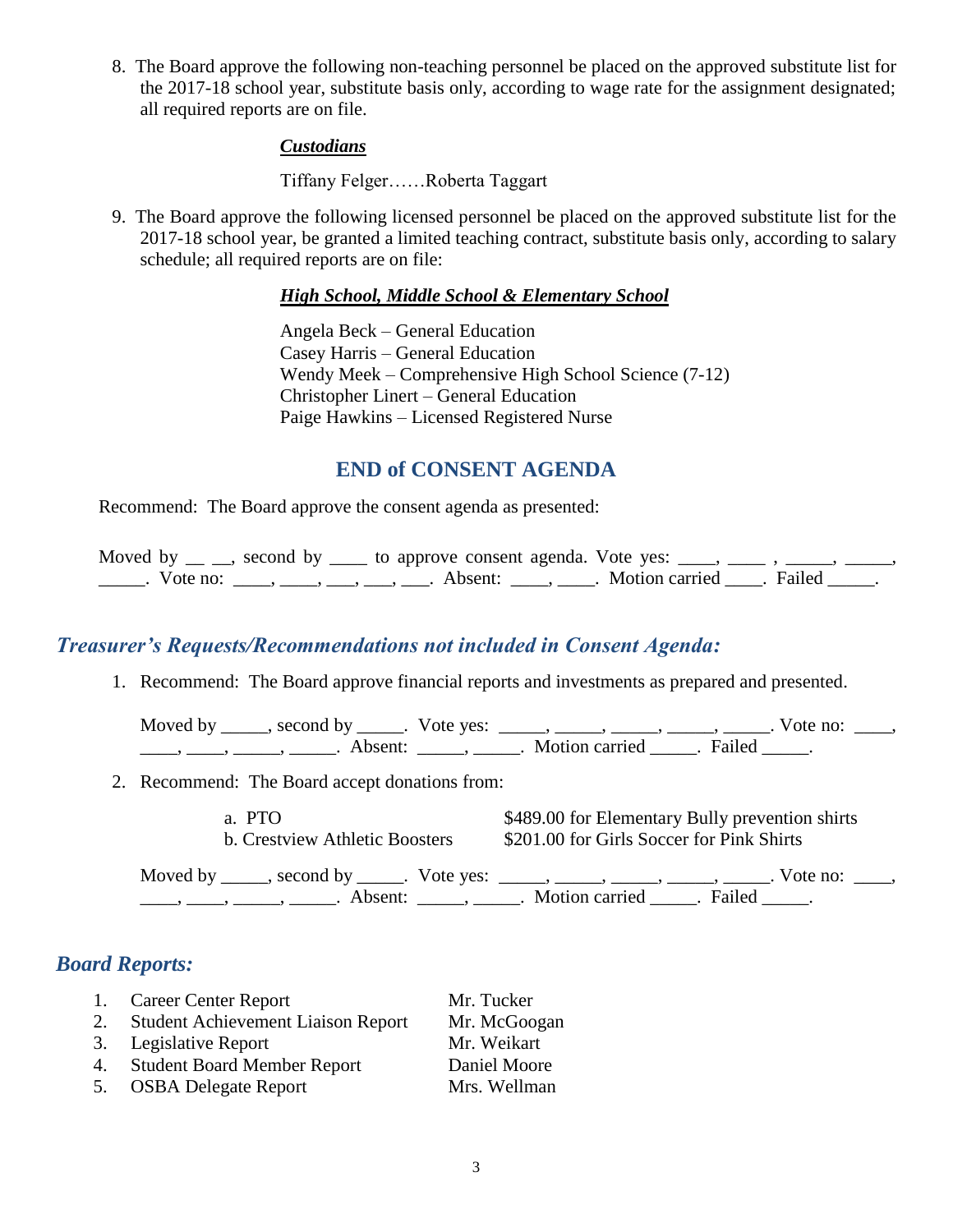## *Board Committee Reports:*

| 1. Buildings & Grounds | Mr. McGoogan |
|------------------------|--------------|
| 2. Athletic Council    | Mr. Tucker   |
| 3. Personnel           | Mr. Tucker   |
| 4. Finance Audit       | Mr. Tucker   |
| 5. Policy              | Mrs. Wellman |
| 6. Communications      | Mr. Weikart  |
| 7. Insurance           | Mr. Weikart  |
|                        |              |

#### *Administrative Reports: No Reports*

#### **Superintendent's Report:** Mr. Manley

#### *Superintendent's Requests/Recommendations not included in Consent Agenda:*

1. Recommend: The Board adopt the following Board Policies/Bylaws which were presented for review at the November 8, 2017 board meeting:

| <b>Policy/Bylaw Number</b> | <b>Description</b>                                                             | <b>New/Revised/Replacement</b> |
|----------------------------|--------------------------------------------------------------------------------|--------------------------------|
| 7540.03                    | Student Technology Acceptable Use and Policy                                   | Revised                        |
| 7540.04                    | Staff Technology Acceptable Use and Policy                                     | Revised                        |
| 7540.05                    | District-Issued Staff E-Mail Account                                           | Revised                        |
| 7540.06                    | District-Issued Student E-Mail Account                                         | <b>New</b>                     |
|                            | Moved by _____, second by _____. Vote yes: _____, _____, _____, _____, ______. | Vote no: $\_\_\_\_\_\$         |
|                            |                                                                                |                                |

2. Recommend: The Board sanction the following as club sports with the Ohio High School Athletic Association, effective 2017-18 season and to allow participation in the 2017-18 OHSAA Meets:

> Indoor Track Bowling

Moved by \_\_\_\_\_, second by \_\_\_\_. Vote yes:  $\frac{1}{\sqrt{2}}$ , \_\_\_\_, \_\_\_\_, \_\_\_\_, \_\_\_\_. Vote no: \_\_\_\_, \_\_\_\_\_\_, \_\_\_\_\_, \_\_\_\_\_\_. Absent: \_\_\_\_\_\_, \_\_\_\_\_\_. Motion carried \_\_\_\_\_\_. Failed \_\_\_\_\_.

3. Recommend: The Board approve the following as non-paid volunteers for the 2017-18 school year; all required reports are on file:

> Matthew Evans – CHS Volunteer Indoor Track Coach Laura Nappi – CHS Volunteer Bowling Coach

Moved by \_\_\_\_\_, second by \_\_\_\_\_. Vote yes: \_\_\_\_\_, \_\_\_\_\_, \_\_\_\_\_, \_\_\_\_\_, \_\_\_\_\_. Vote no: \_\_\_\_\_, \_\_\_\_\_, \_\_\_\_, \_\_\_\_, Absent: \_\_\_\_\_, \_\_\_\_\_. Motion carried \_\_\_\_\_. Failed \_\_\_\_\_.

#### *Executive Session:*

1. Recommend: The Board move to executive session to meet with Risinger + Associates, Inc. in the High School Conference Room for the purpose of examining contracts.

Moved by \_\_\_\_\_, second by \_\_\_\_\_. Vote yes: \_\_\_\_\_, \_\_\_\_\_\_, \_\_\_\_\_\_, \_\_\_\_\_\_, Vote no: \_\_\_\_\_, \_\_\_\_\_\_, \_\_\_\_\_, \_\_\_\_\_\_. Absent: \_\_\_\_\_\_, \_\_\_\_\_\_. Motion carried \_\_\_\_\_. Failed \_\_\_\_\_.